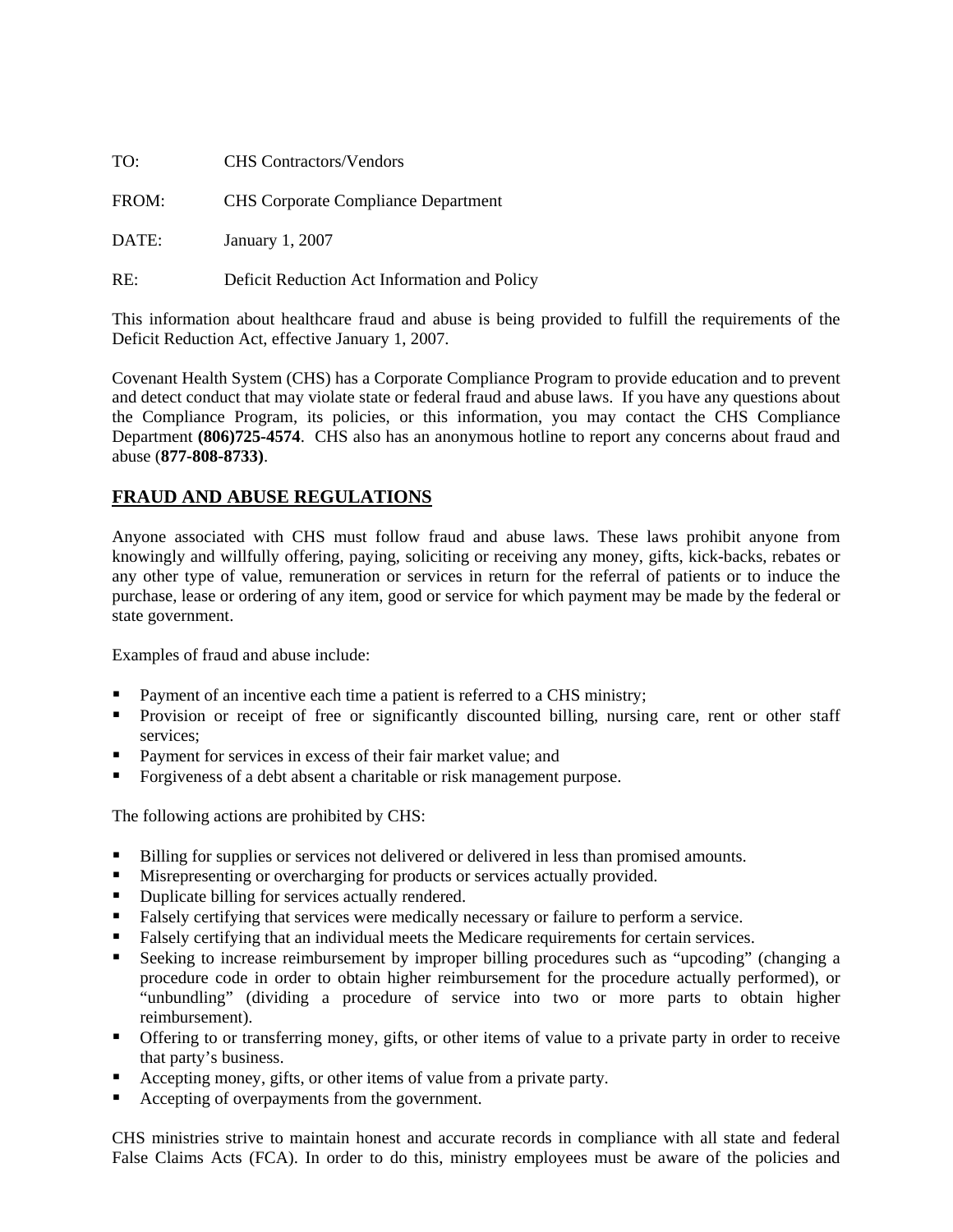procedures concerning the provision of healthcare services, submitting accurate claims and the referring of patients. The FCA exists to fight fraud committed against the federal government.

Under the federal FCA, any entity or person who knowingly submits or causes a false claim to be submitted to the government may be liable for damages. Damages can consist of up to three times the payment that was made in error, plus additional penalties of \$5,500 to \$11,000 per false claim.

A person who possesses and comes forward with information regarding false claims is authorized to file a case in federal court and sue, on behalf of the government, those entities that engaged in the fraud. These are called "*qui tam*" suits. The person coming forward is called a "*relator/whistleblower*". Once the suit is filed by the relator/whistleblower, the Department of Justice then decides on behalf of the government whether to join the relator/whistleblower in prosecuting these cases. If the case is successful, the relator may share in the recovery amount. The amount of the relator's share in the recovery depends on multiple factors.

In addition, the FCA provides a remedy for relators who are discharged, demoted, suspended, or discriminated against by his or her employer in retaliation for filing an FCA case. In order to receive the benefits of the protections of the FCA, the courts generally require the following of the employee:

- The employee must have been engaged in an activity protected by the FCA in furtherance of a *qui tam* suit;
- The employer must have known of the employee's protected activity; and
- The employer must have retaliated or discriminated against the employee because of those actions.

If a court determines that a relator was terminated or otherwise retaliated against for filing a *qui tam* lawsuit, the employee is entitled to reinstatement at the same level, two times the back pay owed plus interest, litigation costs and reasonable attorneys' fees and compensation for any "special damages" sustained as a result of the discrimination.

Texas and New Mexico have statutes similar to the federal FCA which are applicable to CHS ministries and those associated with any CHS ministry.

In addition to similar federal protections, remedies for violations of the Texas equivalent of the FCA include restitution, fines of \$1,000 to \$10,000 for each unlawful act, and two times the value of the false claim. Depending upon the value of the payment made in violation of the Texas False Claims Act,, criminal penalties can range from a misdemeanor to a felony in the first degree when amounts of \$200,000 or more are involved. The Texas equivalent of the FCA does not appear to contain "whistleblower" protections such as those offered by the federal FCA, but there are certain public policy exceptions to termination at will employment recognized in case law which can add a measure of protection.

In addition to similar provisions similar in the federal FCA, the New Mexico equivalent of the FCA provides for penalties of triple the damages resulting from any false claims submitted, in addition to other civil penalties. New Mexico offers "whistleblower" protection similar to the federal FCA, but does not contain a provision for recovery of punitive damages. The New Mexico equivalent of the FCA does not contain specific criminal sanctions in addition to the civil penalties it provides, but does appear to contemplate the possibility of criminal charges based on other theories arising out of the false claim.

Thank you for taking the time to review this important information and for your commitment to staying informed of regulatory changes. We appreciate your support of the Covenant Compliance Program - it's the right thing to do!! Please contact us if you have any questions or concerns.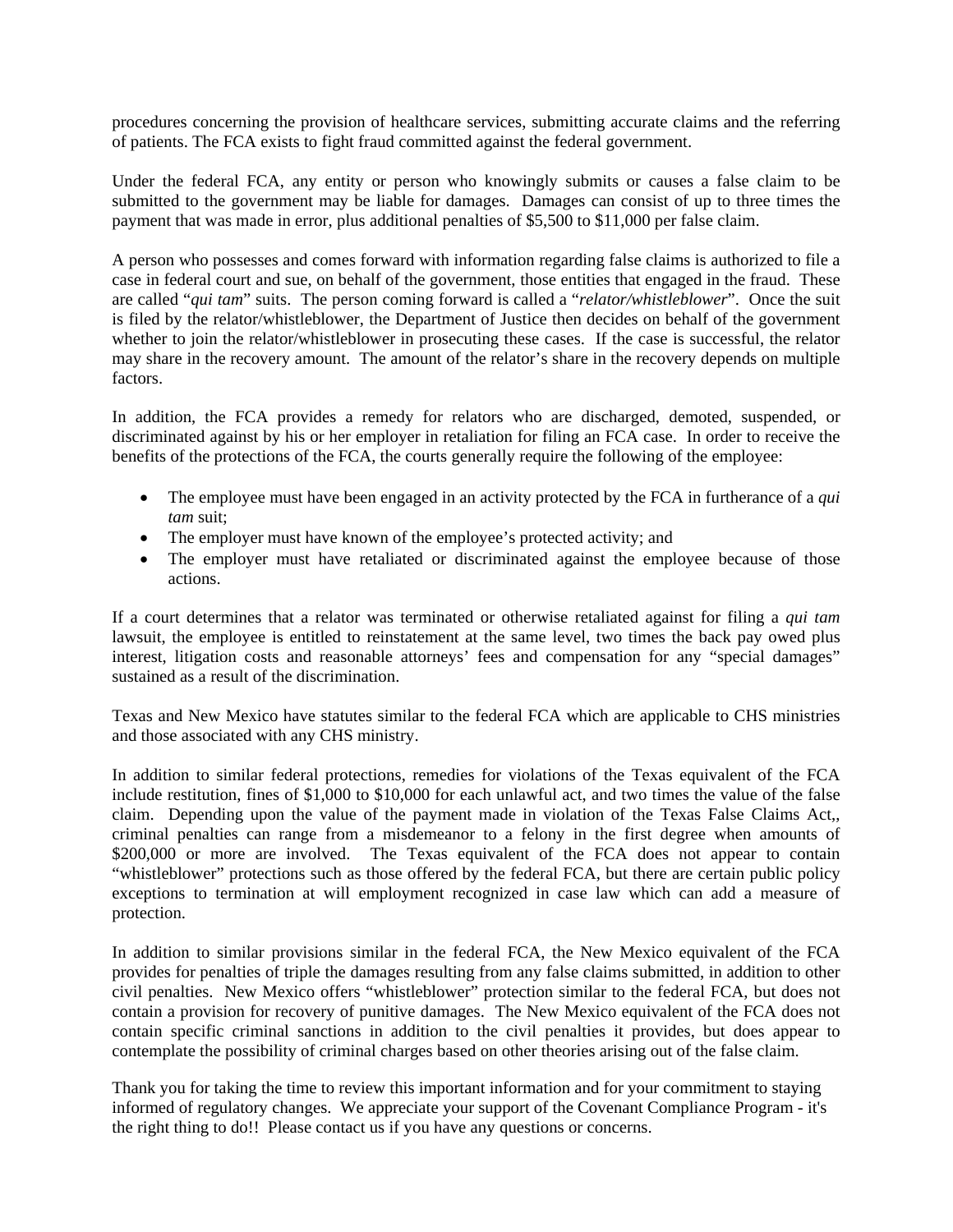

**DIVISION: DEPARTMENT: LAST DATE REVISED: LAST DATE REVIEWED: ORIGINAL DATE ADOPTED:**  12/18/2006 **PAGE NUMBER: POLICY NUMBER: CHS REVIEW DATE: REVIEWED BY:**

St. Joseph Health System General Counsel/Compliance 12/18/2006 12/18/2006 1 of 3 CRP 205 1/17/2007 CHS Compliance Committee

# **FALSE CLAIMS ACT INFORMATION**

## **1.0 PURPOSE**

The federal False Claims Act exists to fight fraud, or false claims, against the federal government involving any federally funded contract or program, with the exception of tax fraud. Pursuant to Section 6032 of the Federal Deficit Reduction Act of 2005, organizations that make or receive annual Medicaid payments of \$5 million or more are required to provide to employees, agents and contractors detailed information about the False Claims Act and any state laws that pertain to civil or criminal penalties under such laws, including the role of such laws in preventing and detecting fraud, waste and abuse in federal health care programs.

## **2.0 SCOPE**

This policy shall be available and apply to all employees, agents, and contractors of SJHS/CHS.

## **3.0 POLICY**

Detailed information regarding the federal False Claims Act and applicable state false claims acts will be distributed to employees, contractors and agents through this policy and through the SJHS/CHS Corporate Responsibility Program handbook pursuant to the applicable provisions of the Deficit Reduction Act of 2005. Specific information provided consists of the following:

#### Definition of a "False Claim"

The federal government defines (in part) a false claim as knowingly and willfully offering, paying, soliciting or receiving any money, gifts, kick-backs, rebates or any other type of value, remuneration or services in return for the referral of patients or to induce the purchase, lease or ordering of any item, good or service for which payment may be made by the federal or state government.

Examples of fraud and abuse include:

- Payment of an incentive each time a patient is referred to a St. Joseph Health System (SJHS) ministry;
- **Provision or receipt of free or significantly discounted billing, nursing care, rent or other staff** services;
- Payment for services in excess of their fair market value; and
- Forgiveness of a debt absent a charitable or risk management purpose.
- Billing for supplies or services not delivered or delivered in less than promised amounts.
- Misrepresenting or overcharging for products or services actually provided.
- **Duplicate billing for services actually rendered.**
- Falsely certifying that services were medically necessary or failure to perform a service.
- Falsely certifying that an individual meets the Medicare requirements for certain services.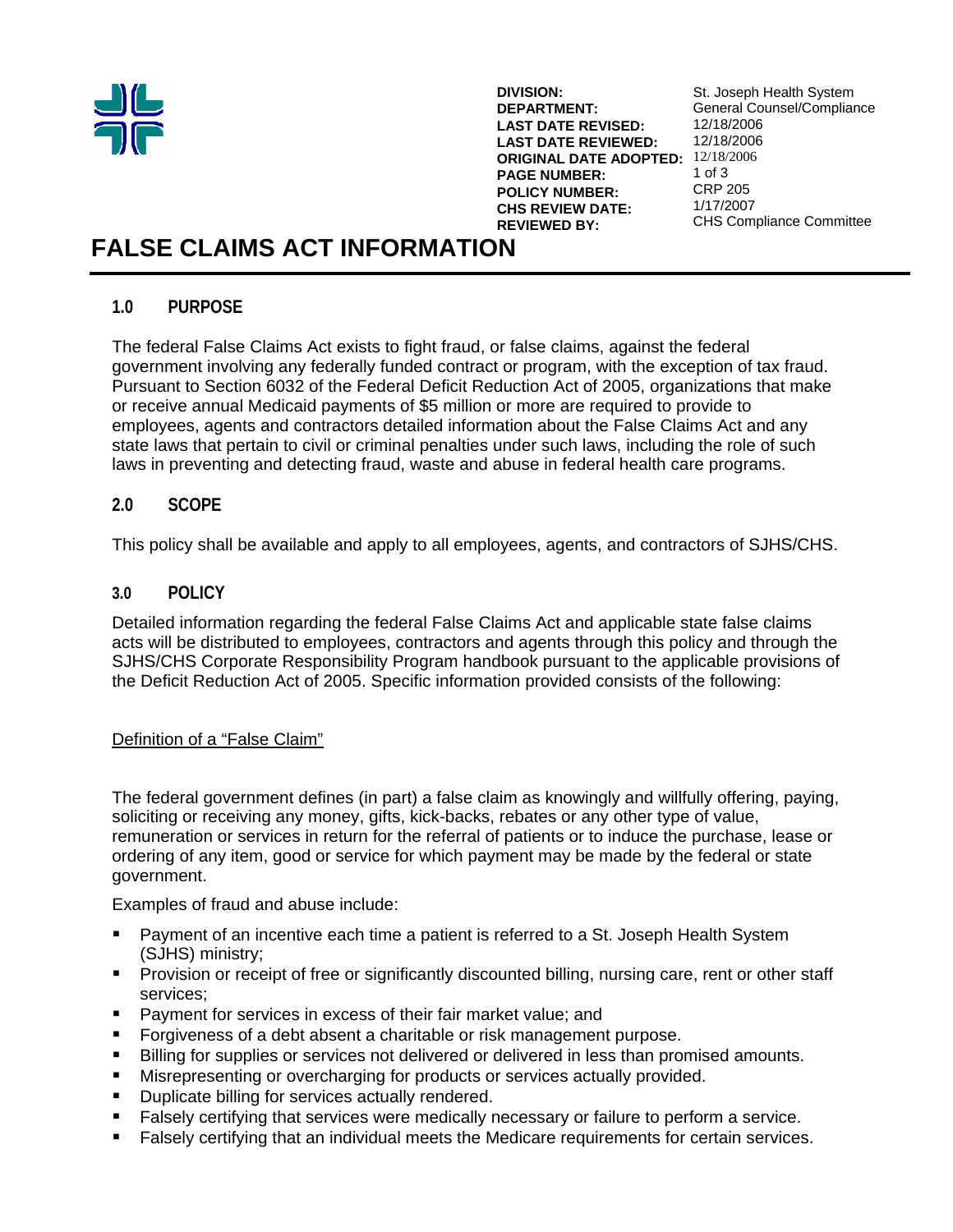

**DIVISION: DEPARTMENT: LAST DATE REVISED: LAST DATE REVIEWED: ORIGINAL DATE ADOPTED:**  12/18/2006 **PAGE NUMBER: POLICY NUMBER: CHS REVIEW DATE: REVIEWED BY:** St. Joseph Health System General Counsel/Compliance 12/18/2006 12/18/2006 2 of 3 CRP 205 1/17/2007 CHS Compliance Committee

# **FALSE CLAIMS ACT INFORMATION**

- Seeking to increase reimbursement by improper billing procedures such as "upcoding" (changing a procedure code in order to obtain higher reimbursement for the procedure actually performed), or "unbundling" (dividing a procedure or service into two or more parts to obtain higher reimbursement).
- Offering to or transferring money, gifts, or other items of value to a private party in order to receive that party's business.
- **Accepting money, gifts, or other items of value from a private party.**
- Accepting of overpayments from the government.

## Damages and Penalties

Under the federal False Claims Act (FCA), any entity or person who knowingly submits or causes a false claim to be submitted to the government may be liable for damages. Damages can consist of up to three times the payment that was made in error, plus additional penalties of \$5,500 to \$11,000 per false claim.

## Qui Tam "Whistle-blower" Provisions and Rights of Employees (Agents and Contractors)

A person who possesses and comes forward with information regarding false claims is authorized to file a case in federal court and sue, on behalf of the government, those entities that engaged in the fraud. These are called "*qui tam*" suits. The person coming forward is called a "*relator/whistleblower*". Once the suit is filed by the relator/whistleblower, the Department of Justice then decides on behalf of the government whether to join the relator/whistleblower in prosecuting these cases. If the case is successful, the relator may share in the recovery amount. The amount of the relator's share in the recovery depends on multiple factors.

In addition, the FCA provides a remedy for relators who are discharged, demoted, suspended, or discriminated against by his or her employer in retaliation for filing an FCA case. In order to receive the benefits of the protections of the FCA, the courts generally require the following of the employee:

- The employee must have been engaged in an activity protected by the FCA in furtherance of a *qui tam* suit;
- The employer must have known of the employee's protected activity, and
- The employer must have retaliated or discriminated against the employee because of those actions.

If a court determines that a relator was terminated or otherwise retaliated against for filing a qui tam lawsuit, the employee is entitled to reinstatement at the same level, two times the back pay